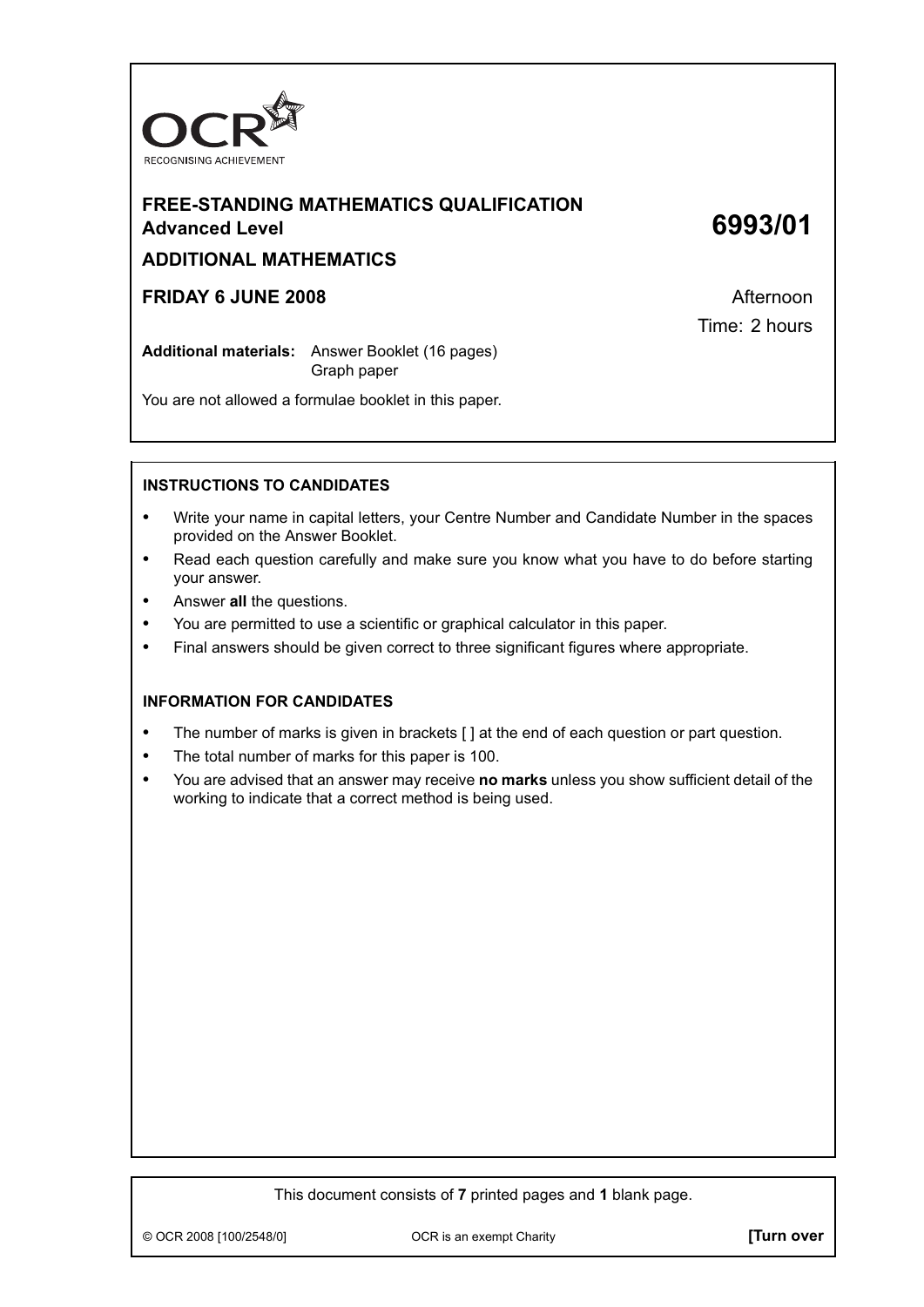#### **Section A**

| $\mathbf{1}$            | A driver of a car, initially moving at $30 \text{ m s}^{-1}$ , applies the brakes so that the car comes to rest with<br>constant deceleration in 10 seconds. |       |
|-------------------------|--------------------------------------------------------------------------------------------------------------------------------------------------------------|-------|
|                         | (i) Find the value of the deceleration.                                                                                                                      | $[2]$ |
|                         | (ii) Find the distance travelled in this time.                                                                                                               | $[2]$ |
| $\overline{2}$          | The points A and B have coordinates $(0, 8)$ and $(6, 0)$ respectively.                                                                                      |       |
|                         | (i) Find the equation of the line AB.                                                                                                                        | $[3]$ |
|                         | (ii) Find the equation of the line perpendicular to AB through its midpoint.                                                                                 | $[4]$ |
| 3                       | Find the points of intersection of the line $y = 5x + 13$ with the circle $x^2 + y^2 = 13$ .                                                                 | $[5]$ |
| $\overline{\mathbf{4}}$ | Glass marbles are produced in two colours, red and green, in the proportion 7 : 3 respectively. From<br>a large stock of the marbles, 5 are taken at random. |       |
|                         | Find the probability that                                                                                                                                    |       |
|                         | $(i)$ all 5 are red,                                                                                                                                         | $[2]$ |
|                         | (ii) exactly 3 are red.                                                                                                                                      | $[3]$ |
| 5                       | (i) Use calculus to find the stationary points on the curve $y = x^3 - 3x + 1$ , identifying which is a<br>maximum and which is a minimum.                   | [6]   |
|                         | (ii) Sketch the curve.                                                                                                                                       | $[1]$ |

**6** A speedboat accelerates from rest so that *t* seconds after starting its velocity, in m s<sup>-1</sup>, is given by the formula  $v = 0.36t^2 - 0.024t^3$ .

| $(i)$ Find the acceleration at time t. |  |
|----------------------------------------|--|
|                                        |  |

**(ii)** Find the distance travelled in the first 10 seconds. [4]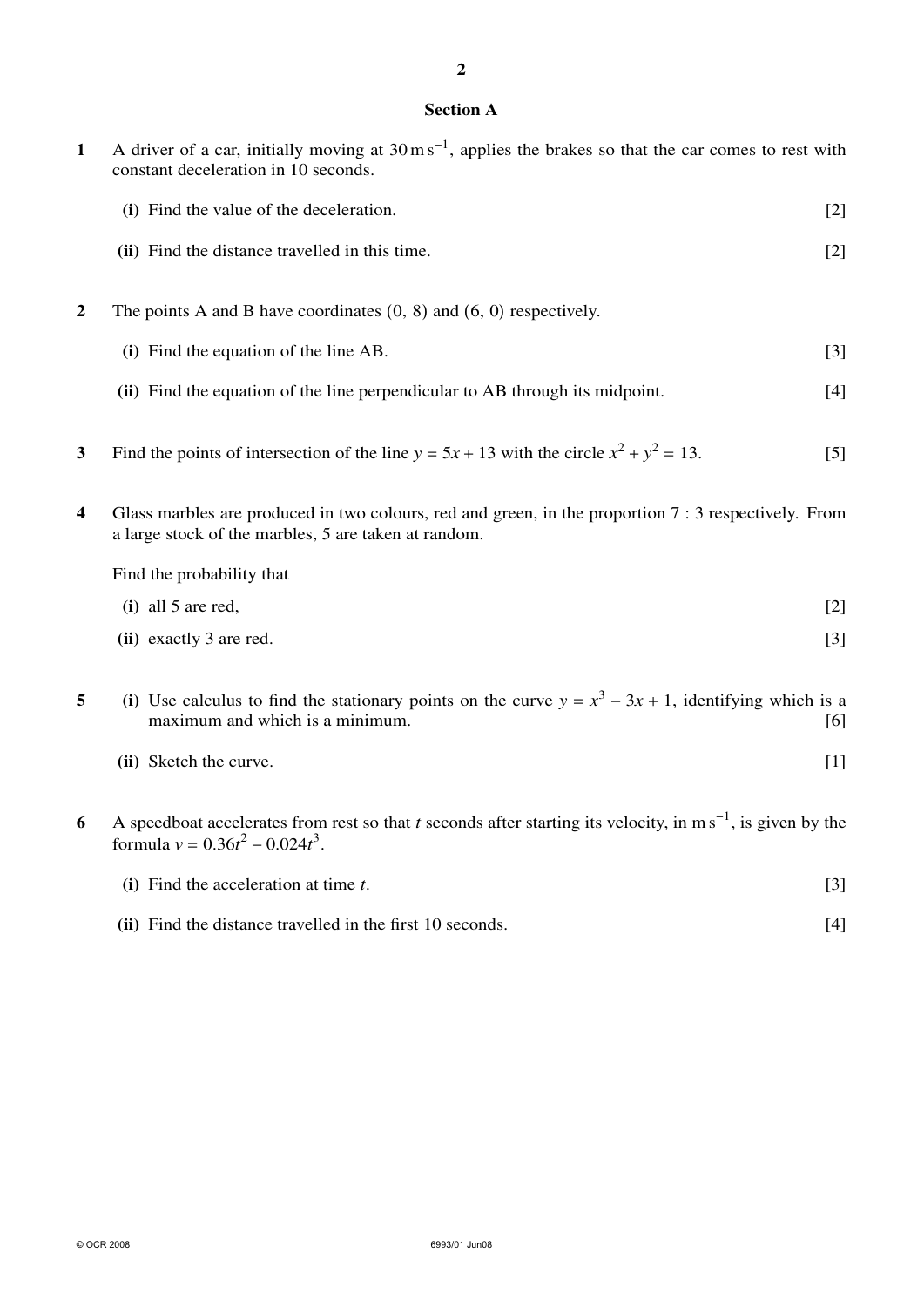**7** A pyramid stands on a horizontal triangular base, ABC, as shown in Fig. 7. The angles CAB and ABC are 50 $\degree$  and 60 $\degree$  respectively. The vertex, V, is directly above C with  $VC = 10$  m. The angle which the edge VA makes with the vertical is  $40^\circ$ .





| (i) Calculate AC. | $[2]$ |
|-------------------|-------|
|                   |       |

- **(ii)** Hence calculate AB. [4]
- **8** It is required to solve the equation  $2\cos^2 x = 5\sin x 1$ .
	- (i) Show that this equation may be written as  $2 \sin^2 x + 5 \sin x 3 = 0$ . [2]
	- (ii) Hence solve the equation  $2\cos^2 x = 5\sin x 1$  for values of *x* in the range  $0^\circ \le x \le 360^\circ$ .  $[4]$
- **9** The cubic equation  $x^3 + ax^2 + bx 26 = 0$  has 3 positive, distinct, integer roots. Find the values of *a* and *b*. [5]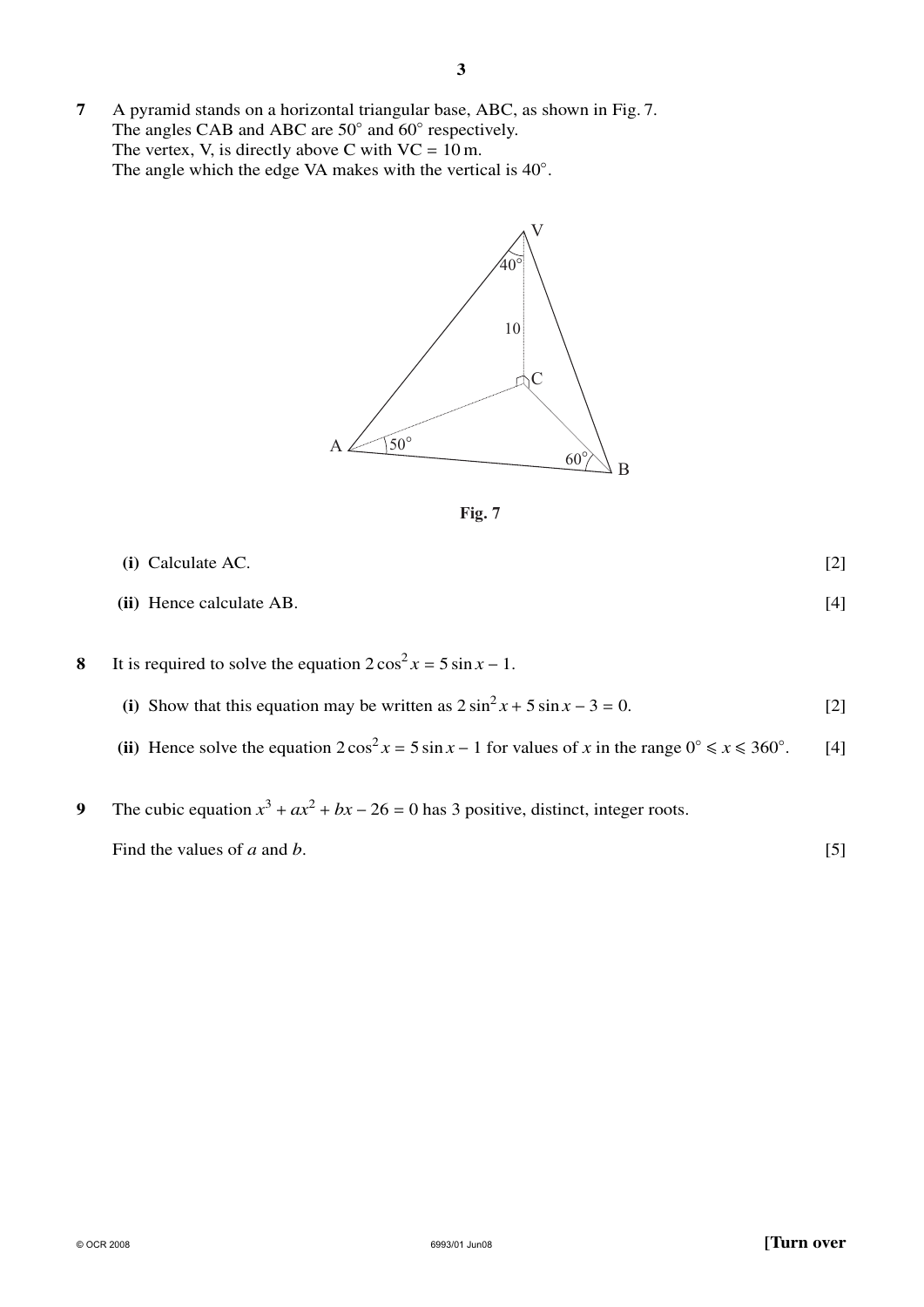#### **Section B**

**4**

**10** Simon and Gavin drive a distance of 140 km along a motorway, both at constant speed. Simon drives at 5 km per hour faster than Gavin.

Let Gavin's speed be *v* km per hour.

**(i)** Write down expressions in terms of *v* for the times, in hours, taken by Gavin and Simon. [2]

Simon completes the journey in 15 minutes less than Gavin.

(ii) Explain why 
$$
\frac{140}{v} - \frac{140}{v+5} = \frac{1}{4}
$$
 and show that this equation reduces to the equation  

$$
v^2 + 5v - 2800 = 0.
$$
 [5]

- **(iii)** Solve this equation to find *v* and hence find the times taken by Simon and Gavin. Give your answers correct to the nearest minute. [5]
- **11** The side of a fairground slide is in the shaded shape as shown in Fig. 11. Units are metres.



**Fig. 11**

The curve has equation  $y = \lambda x^2$ .

T has coordinates (4, 2). The line BT is a tangent to the curve at T. It meets the *x*-axis at the point B.

(i) Find the value of 
$$
\lambda
$$
. [1]

**(ii)** Find the equation of the tangent BT and hence find the coordinates of the point B. [6]

**(iii)** Find the area of the shaded portion of the graph. [5]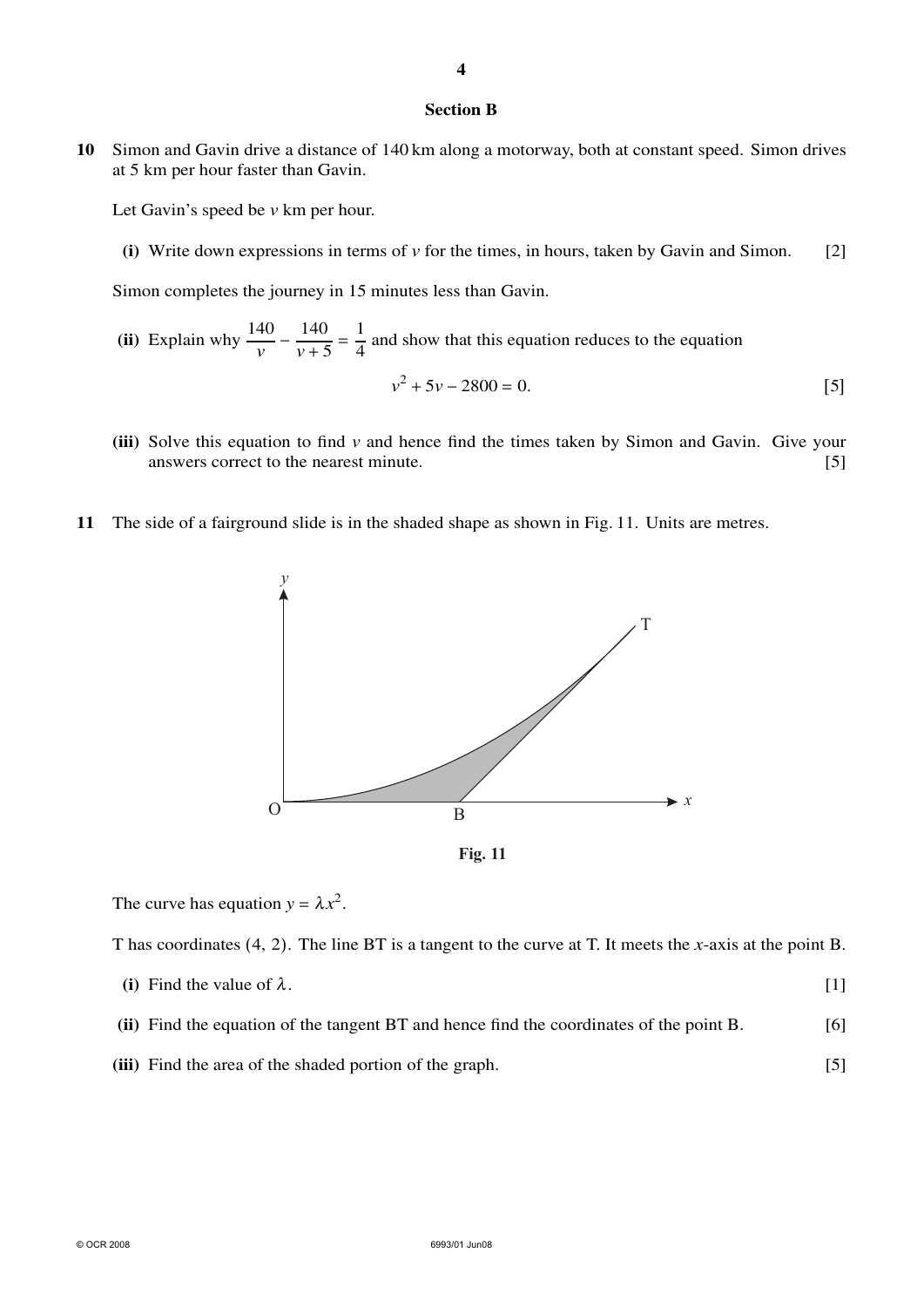### **12** A furniture manufacturer produces tables and chairs.

In each week the following constraints apply.

- There are 24 workers, each working for 40 hours (i.e. there are 960 worker-hours available).
- **•** There is a maximum of £1800 available for the purchase of materials.
- **•** Each table requires £30 worth of materials and 12 worker-hours.
- **•** Each chair requires £10 worth of materials and 6 worker-hours.
- **•** It is necessary to make at least 3 times as many chairs as tables.

Let *x* be the number of tables produced each week and *y* be the number of chairs produced each week.

- (i) Show that the worker-hour constraint reduces to the inequality  $2x + y \le 160$ . [2]
- **(ii)** Find the inequality relating to the cost of materials constraint and the inequality relating to the numbers of tables and chairs. [3] [3]
- **(iii)** Plot these three inequalities on a graph, using 1 cm to represent 10 tables on the *x*-axis and 1 cm to represent 10 chairs on the *y*-axis. Indicate the region for which these inequalities hold. You should shade the region which is **not** required. [4]

When finished, each table is sold for a profit of £20 and each chair is sold for a profit of £5.

- **(iv)** The manufacturer wishes to maximise the profit. Explain why the objective function is given by  $P = 20x + 5y$ . [1]
- **(v)** Find the number of tables and chairs that should be made in order to maximise the profit. [2]

## **[Question 13 is printed overleaf.]**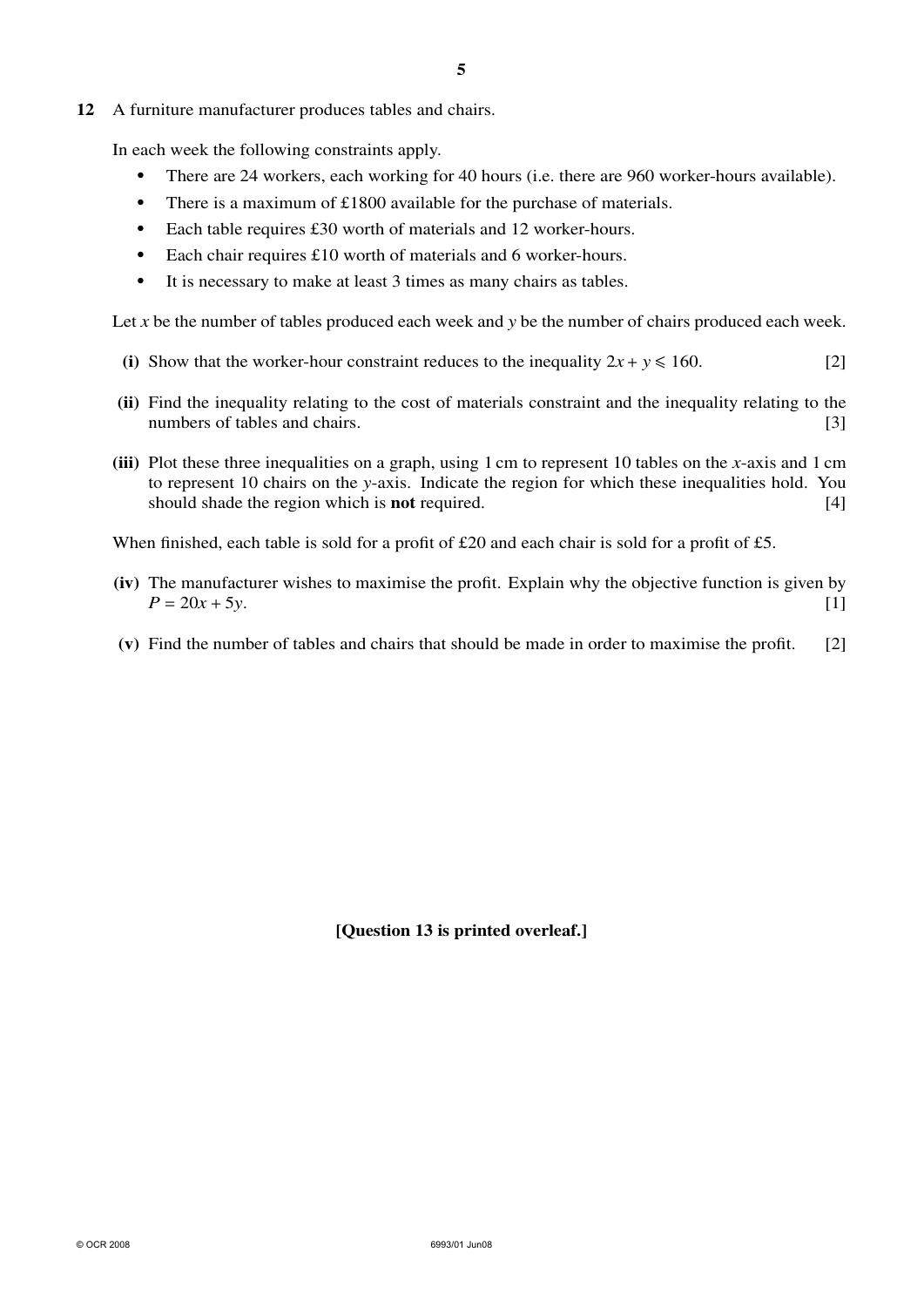**13** In the triangle shown in Fig. 13, M is the midpoint of BC.



**Fig. 13**

- (i) Explain why  $\cos \alpha = -\cos \beta$ . [2]
- **(ii)** Using the cosine rule in the triangle BMA, show that

$$
\cos \alpha = \frac{4x^2 + a^2 - 4c^2}{4ax}.
$$
 [2]

(iii) Find a similar expression for  $\cos \beta$ . [1]

- **(iv)** Using the results in parts **(i)**, **(ii)** and **(iii)**, show that  $4x^2 + a^2 = 2(c^2 + b^2)$ . ). [5]
- **(v)** A triangular lawn has sides 46 m, 29 m and 27 m. Find the distance from the midpoint of the longest side to the opposite corner. [2]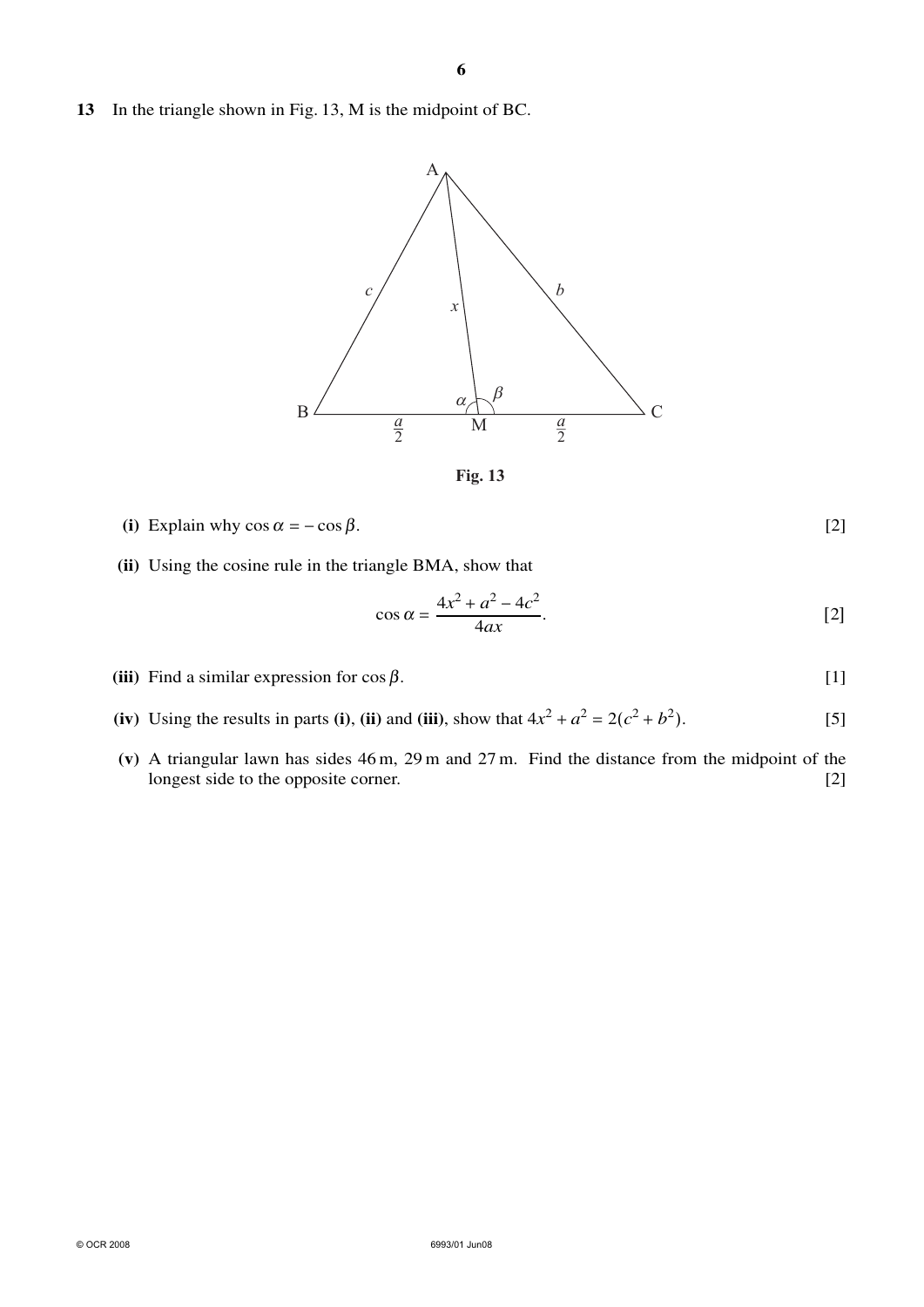# **BLANK PAGE**